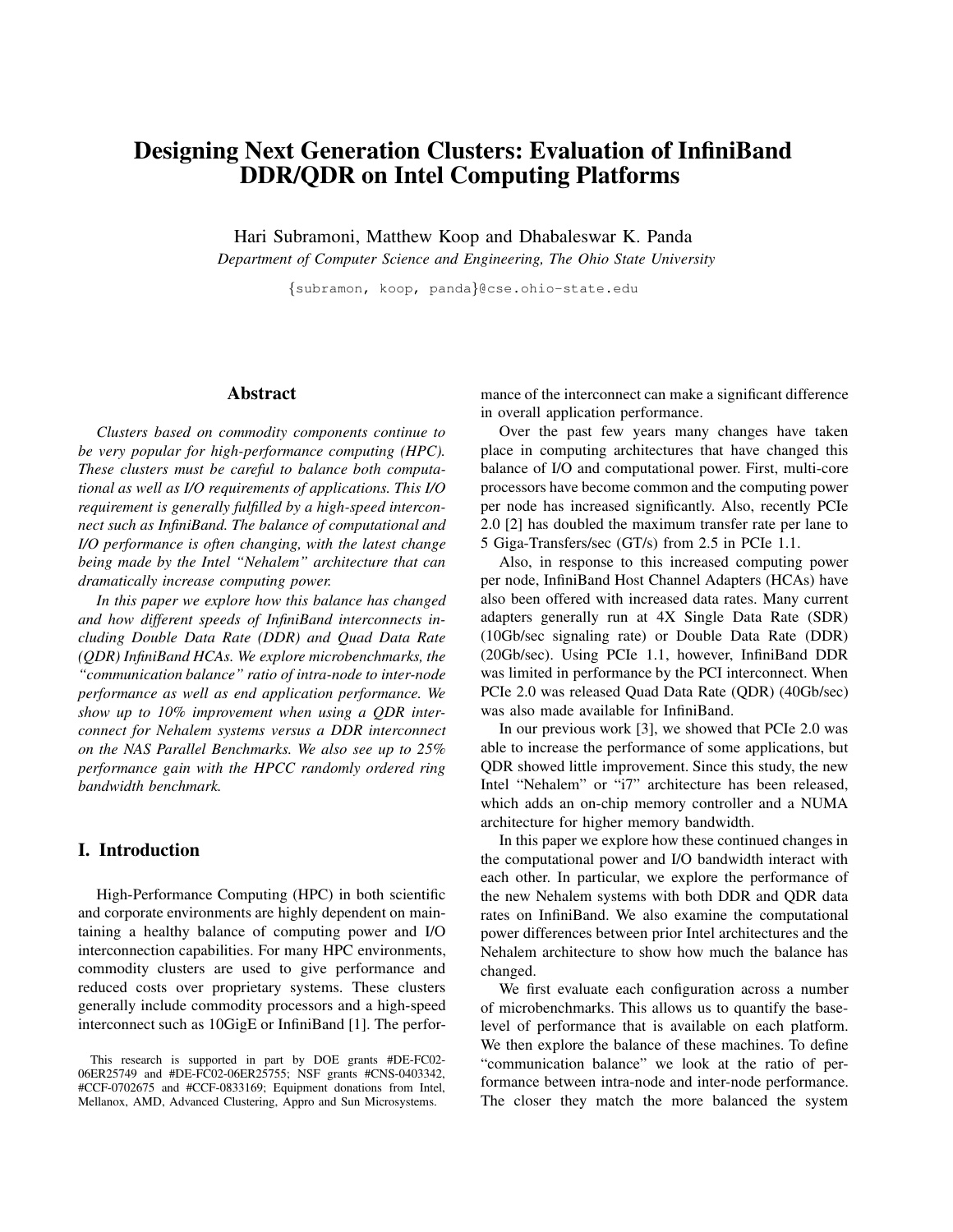becomes. We take this knowledge and evaluate applications with these configurations. We show that using a QDR interconnect instead of a DDR interconnect on a Nehalembased cluster can increase performance by up to 10% on the NAS Parallel Benchmarks (NPB). We also see up to 25% performance gain with the HPCC randomly ordered ring bandwidth benchmark.

The remaining part of the paper is organized as follows: Background for the paper is given in Section II. Section III gives an overview of our methodology and platforms used in our evaluation. We present a performance evaluation of various InfiniBand data rates on various computing platforms for various microbenchmarks in Section IV. We present the concept of a communication balance ratio in Section V. We further investigate performance with scientific applications in VI. In Section VII we discuss related work in this area. Finally, we conclude the paper in Section VIII.

## **II. Background**

In this section we present a brief overview of Infini-Band, MPI and modern High Performance systems like Nehalem [4] and High Performance interconnects like the Quad Data Rate (QDR) ConnectX [5] InfiniBand network interconnect from Mellanox [6].

# A. InfiniBand Architecture

InfiniBand Architecture (IB) [7] is an industry standard for low latency, high bandwidth, System Area Networks (SAN). An increasing number of InfiniBand network clusters are being deployed in high performance computing (HPC) systems as well as in E-Commerce-oriented data centers. IB supports two types of communication models: Channel Semantics and Memory Semantics. Channel Semantics involve discrete send and receive commands. Memory Semantics involve Remote Direct Memory Access (RDMA) [8] operations. RDMA allows processes to read or write the memory of processes on a remote computer without interrupting that computer's CPU. Within these two communication semantics, various transport services are available that combine reliable/unreliable, connected/unconnected, and/or datagram mechanisms.

InfiniBand supports multiple transport mechanisms. *Reliable Connected* (RC) transport provides a connected mode of transport with complete reliability. It supports communication using both channel and memory semantics and can transfer messages of sizes up to 4GB. On the other hand, *Unreliable Datagram* (UD) is a basic transport mechanism that can communicate over unconnected modes without reliability and can only send messages of up to the

IB MTU size only. Further, this mode of communication does not support RDMA operations.

### B. MPI over InfiniBand

Message Passing Interface (MPI) [9] is one of the most popular programming models for writing parallel applications in cluster computing area. MPI libraries provide basic communication support for a parallel computing job. In particular, several convenient point-to-point and collective communication operations are provided. High performance MPI implementations are closely tied to the underlying network dynamics and try to leverage the best communication performance on the given interconnect. In this paper we utilize MVAPICH [10] for our evaluations. However, our observations in this context are quite general and they should be applicable to other high performance MPI libraries as well.

### C. Nehalem

Nehalem is the code name for the latest in the series of multi-core processors by Intel. This is Intel's true Quad Core processor with L2 cache sharing and utilizing the revolutionary Quick Path Interconnect (QPI) [11] architecture. The Nehalem also feature Intel's proprietary Hyper-Threading [12] technology which enables the processor to give applications the impression more number of processing units than is actually available on the system. It is also capable of the Turbo-Boost feature whereby it can increase the operating frequency of one of the cores in the system.

### D. ConnectX InfiniBand Interconnect

ConnectX [5] is the fourth generation InfiniBand Host Channel Adapter (HCA) from Mellanox Technologies. It has two ports, with 8 virtual lanes for each. It provides finegrained end-to-end QoS and congestion control with the latest drivers. Each port can be independently configured to be used either as 4X InfiniBand or 10 Gigabit Ethernet. These cards are capable of delivering 10Gb/sec - Single Data Rate (SDR), 20Gb/sec - Double Data Rate (DDR) and 40Gb/sec - Quad Data Rate (QDR). For this evaluation, we use the DDR and QDR versions of the cards.

### **III. Methodology**

In this section we describe the experimental setup and the combinations we evaluate.

### A. Experimental Setup

We use three generations of multi-core architectures from Intel for our evaluation: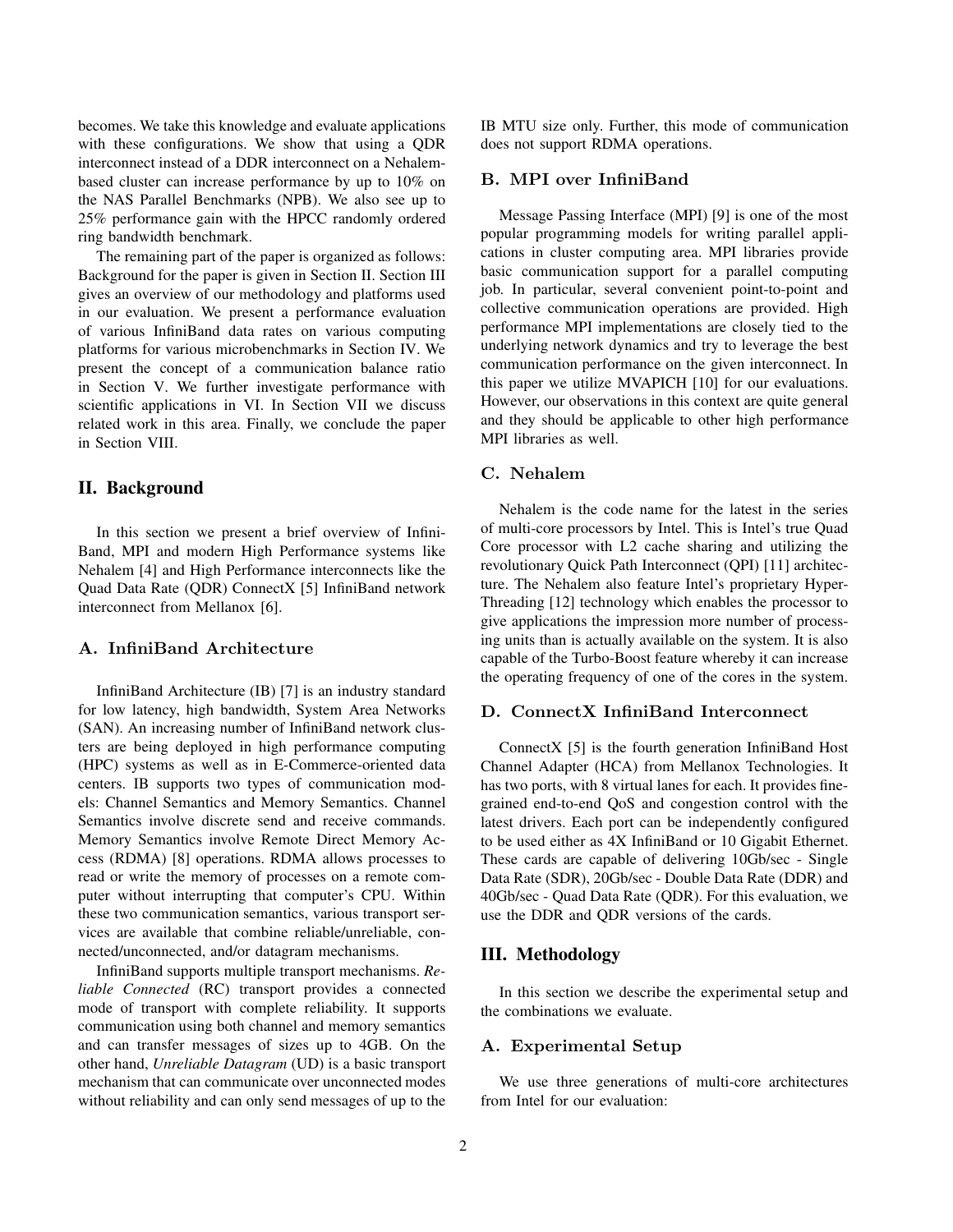- *Clovertown* (CT): Intel Clovertown series of processors using Xeon Dual quad-core processor nodes operating at 2.33GHz with 6GB RAM and a PCIe 1.1 interface
- *Harpertown* (HT): Intel Harpertown series of processors using Dual quad-core processor nodes operating at 2.83GHz with 8GB RAM and a PCIe 2.0 interface
- *Nehalem* (NH): Intel Nehalem series of processors with Dual quad-core processor nodes operating at 2.40GHz with 12 GB RAM and a PCIe 2.0 interface

The older PCIe 1.1 bus on the Clovertown machines restricts the bandwidth that can be achieved. The Harpertown and Nehalem machines have significantly higher bandwidth due to the presence of the PCIe 2.0 interface.

We also have three different InfiniBand HCAs available for comparison: DDR PCIe 1.1, DDR PCIe 2.0 and QDR PCIe 2.0. Even DDR is constrained by PCIe 1.1, so QDR is not available for PCIe 1.1.

For all microbenchmark level experiments, the nodes were connected in a back to back manner. For application level experiments, requiring more than 16 cores, we used a switch to interconnect the different machines. A Flextronics 144-port DDR switch is used to connect all the nodes Clovertown nodes, while a Mellanox 24-port QDR switch was used to connect the Nehalem nodes.

### B. Configurations

Given the architectures and InfiniBand HCAs, we evaluate the following five configurations:

- *Clovertown-DDR (CT-DDR)*: This uses the older Clovertown architecture with the PCIe 1.1 bus and an InfiniBand DDR card.
- *Harpertown-DDR (HT-DDR)*: This uses the Harpertown architecture with the PCIe 2.0 bus and an InfiniBand DDR card.
- *Harpertown-QDR (HT-QDR)*: Same as HT-DDR, but with a QDR InfiniBand interconnect.
- *Nehalem-DDR (NH-DDR)*: This configuration uses the new Nehalem architecture and the DDR interconnect.
- *Nehalem-QDR (NH-QDR)*: Same as NH-DDR, but with a QDR InfiniBand interconnect.

# **IV. Microbenchmark Performance Evaluation**

In this section we evaluate performance of each configuration on various MPI-level microbenchmarks. We first show performance of the point-to-point benchmarks followed by MPI collective benchmarks.

### A. Point-to-Point

Figures 1 and 2 show the inter-node performance of the various systems under consideration. As we can clearly see, the Nehalem machines with the latest QDR rate cards provide the best possible performance as far as bandwidth is concerned. The Nehalem machines delivers an MPI level uni-directional bandwidth of up to 3,029 MBps and bidirectional bandwidth of up to 5,730 MBps.

The apparent loss in latency performance in Figure 1(b) is due to the relatively slower clock speeds of the Nehalem machines used in our experiments as opposed to the Harpertown (HT) and Clovertown (CT) systems as mentioned in Section III. The latency performance of small messages depends on the ability of the processor to send out packets at a very high rate. The slower clock speeds prevent the Nehalem systems used in our experiments from sending the same number of packets per second as the the other systems can, resulting in slightly lowered performance for small message sizes. In this context it is to be noted that there exists other more expensive Nehalem systems which are capable of higher clock rates than the ones we have at our facility. The multi-pair and bi-directional bandwidth tests also show the same performance trends seen with basic bandwidth and latency.

Figures 3 and 4 shows the intra-node performance of the systems. The intra-node tests clearly show the high memory bandwidth provided by the Nehalem systems as opposed to the other machines. The results of the multipair bandwidth tests on the other hand seems to go against the trend. This is due to the higher number of cache conflicts that occur with the Nehalem machines as opposed to the other systems. In the normal micro benchmarks, the same send and receive buffers are used each time while performing either a send or a receive operation, causing the buffer to be moved into the processors cache after the first access itself. Nehalem, being a true quad-core processor, shares the cache with more number of cores than the older machines resulting in a greater number of cache conflicts. To alleviate the effect of caching and measure the true memory bandwidth of the systems as well as to make the benchmark more realistic, we modified our benchmarks to use different sets of send and receive buffers. We declare a set of 64 memory regions and use the regions in a round robin fashion for the send and the receive operations. This kind of buffer usage reduces the possibility of the presence of the buffer being used for send and receive in the processors cache. But as we can see from Figure 4 (b), even this optimization only helps when the message size is large enough to cause all the messages not to fit in the cache. Thus the true memory bandwidth of the Nehalem systems can be seen for the large messages ( $> 64$  KB).

Since these are intra-node tests, there are no differences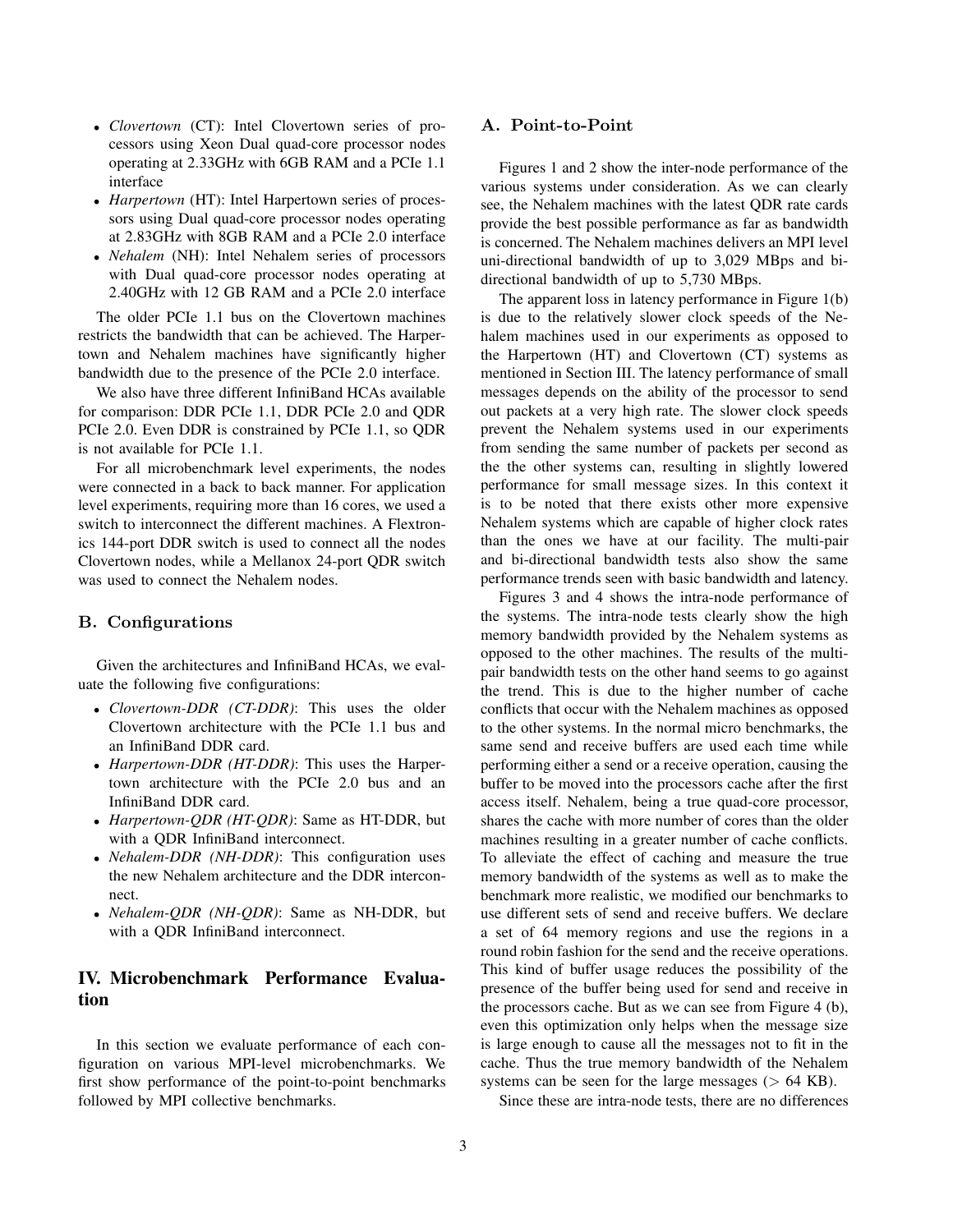

**Fig. 1. Inter Node Performance: (a) Bandwidth and (b) Small Message Latency**



**Fig. 2. Inter Node Performance: (a) Bi-directional Bandwidth and (b) Multi-pair Bandwidth**



**Fig. 3. Intra Node Performance: (a) Bandwidth and (b) Small Message Latency**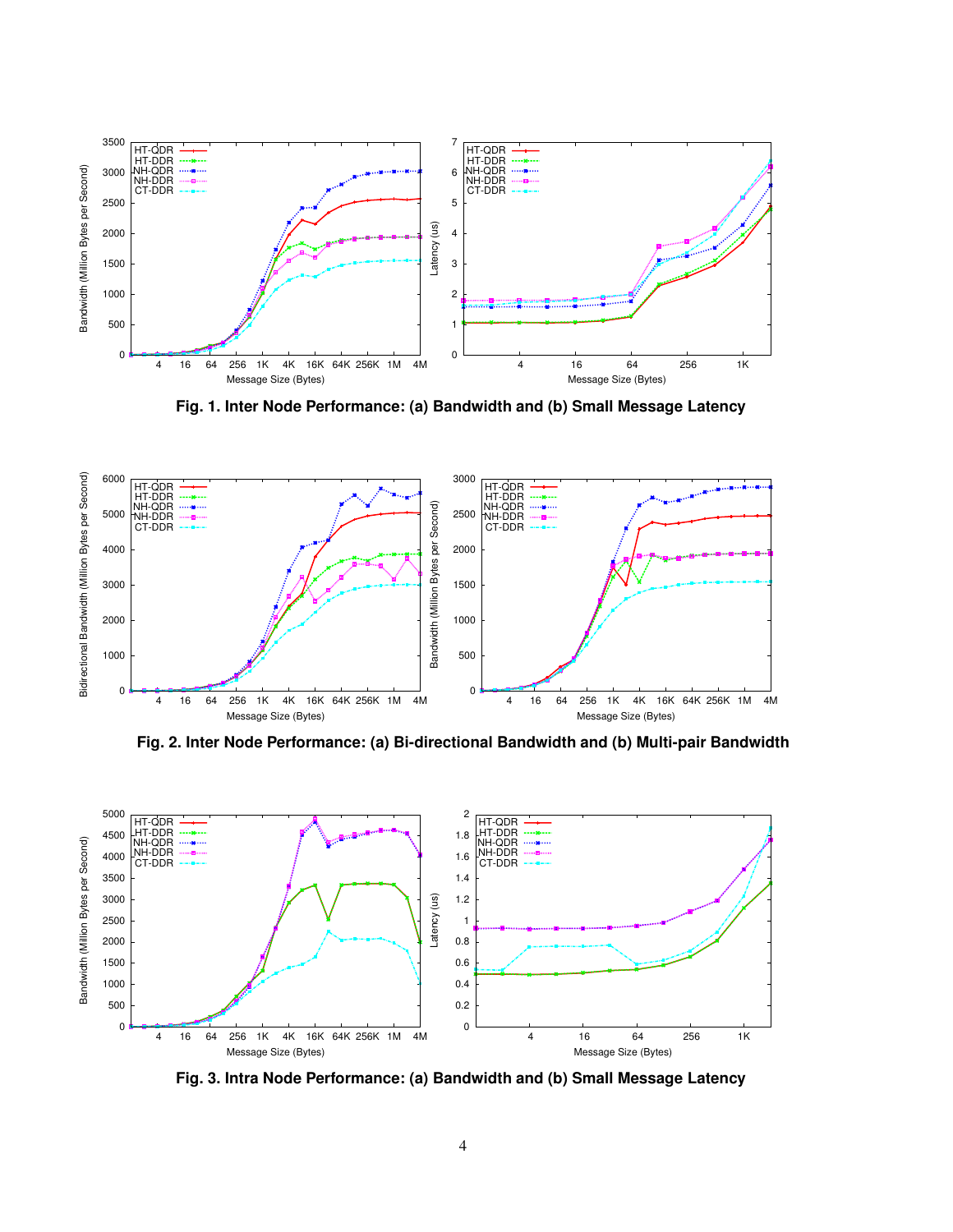

**Fig. 4. Intra Node Performance: (a) Bi-directional Bandwidth and (b) Multi-pair Bandwidth**

between the tests using the DDR and QDR version of the interconnect.

### B. Collectives

In this section we show the results of our evaluation of the various collective algorithms on NH-QDR, NH-DDR and CT-DDR systems. Experiments were not performed on HT-DDR or HT-QDR since at the time of writing only two nodes (of each type) were available. Our experiments were performed over four systems each having eight cores giving a total of 32 computational cores. Our experimental evaluation shows uniform improvement in performance for all message sizes for some of the commonly used collectives such as Alltoall, Scatter and Broadcast.

Figures 5 (a) and (b) show the performance of the *Alltoall* algorithm for small and large messages, respectively. As we can see, utilizing the latest QDR interconnects with the Nehalem systems yields the best performance. We are able to achieve more than 100% improvement in the performance of all message sizes.

Figures 6 (a) and (b) show the performance of the *Scatter* collective communication algorithm for small and large message respectively. The trends seen with the Alltoall algorithm are continued here, with NH-QDR outperforming the NH-DDR by a significant margin. We are able to gain a performance benefit of more than 100% by utilizing the QDR HCAs over the DDR HCAs.

### **V. Communication Balance Ratio**

In this section we explore the concept of a "balanced" system by looking at ratio of intra-node versus inter-node communication performance.

### A. Metric

This balance metric looks at intra-node communication performance as compared to the inter-node communication performance. If these ratios are equal to 1 it means that the inter-node communication performance that can be obtained can be similar to that of the intra-node. The closer the ratio is to 1, the more balanced the system will be, in the sense that the physical location of the process, i.e, in the same node or on a different node would not matter as far as the communication performance of the application goes.

We look at four different sets of parameters: Unidirectional Bandwidth:  $BW_{intra}/BW_{inter}$ , Latency:  $L_{intra}/L_{inter}$ , Bidirectional Bandwidth:  $BiBW_{intra}/BiBW_{inter}$  and Multi-pair Bandwidth:  $MP\_BW_{intra}/MP\_BW_{inter}.$ 

# B. Evaluation

We take an evaluation of each of the combinations in Section III and plot the ratio of intra-node versus internode communication performance.

Figure 7(a) shows the communication balance ratio for bandwidth. We observe that the CT-DDR and NH-DDR systems are the most unbalanced. In the case of CT-DDR, the PCIe 1.1 prevents DDR from achieving a balanced ratio since small messages are also effected. For NH-DDR, the improved memory bandwidth shows that the intra-node bandwidth is much higher than the inter-node bandwidth. This imbalance is corrected when QDR is used.

Intra-node latency is much more balanced in general and is shown in Figure 7(b). The NH-QDR and NH-DDR are generally the most balanced.

Bidirectional and multi-pair bandwidth ratios show the most striking differences between the configurations. From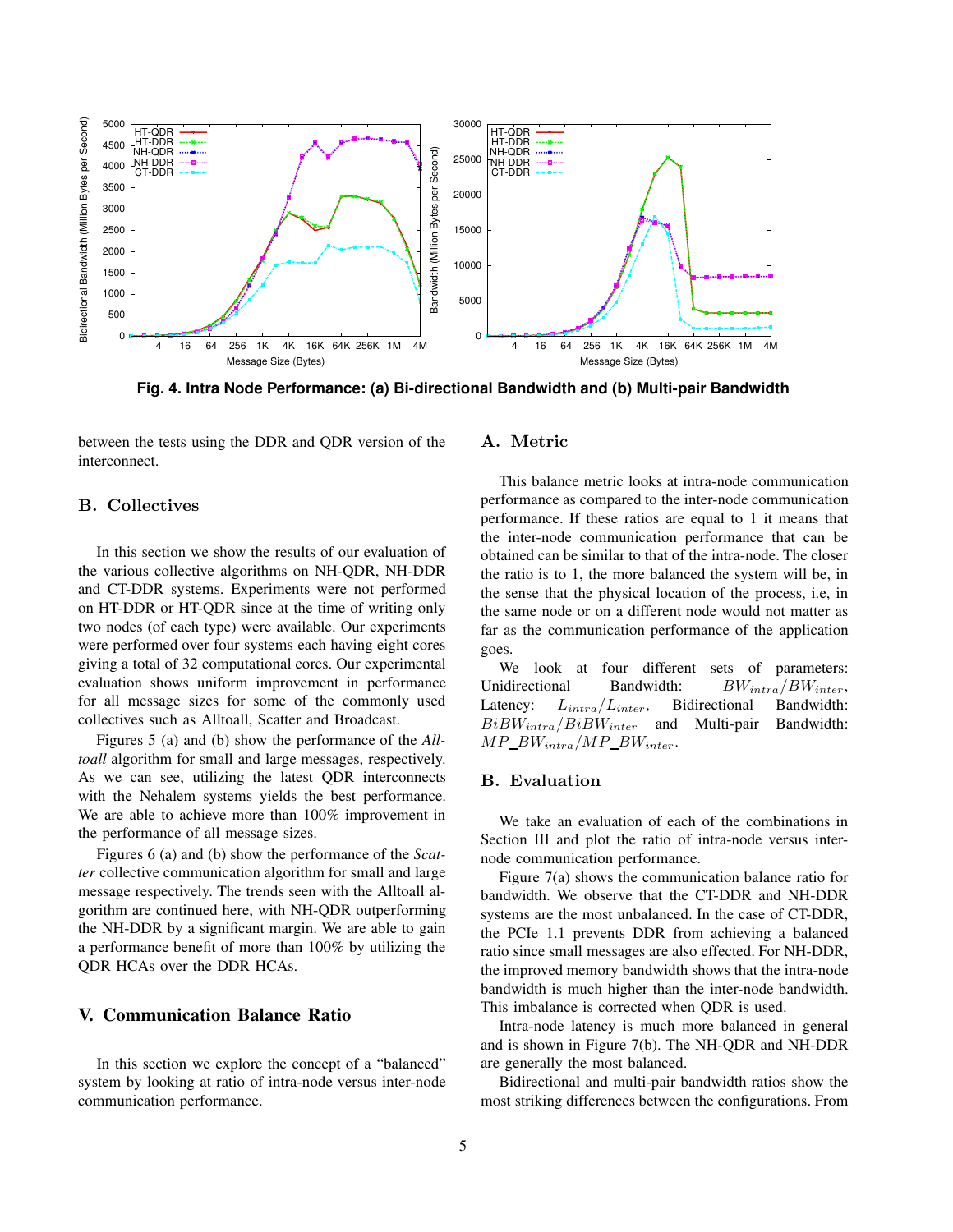

**Fig. 5. Performance of Alltoall Collective over 32 cores for (a) Small Messages and (b) Large Messages**



**Fig. 6. Performance of Scatter Collective over 32 cores for (a) Small Messages and (b) Large Messages**



**Fig. 7. Communication Balance of Intra Node to Inter Node Performance for (a) Bandwidth and (b) Latency**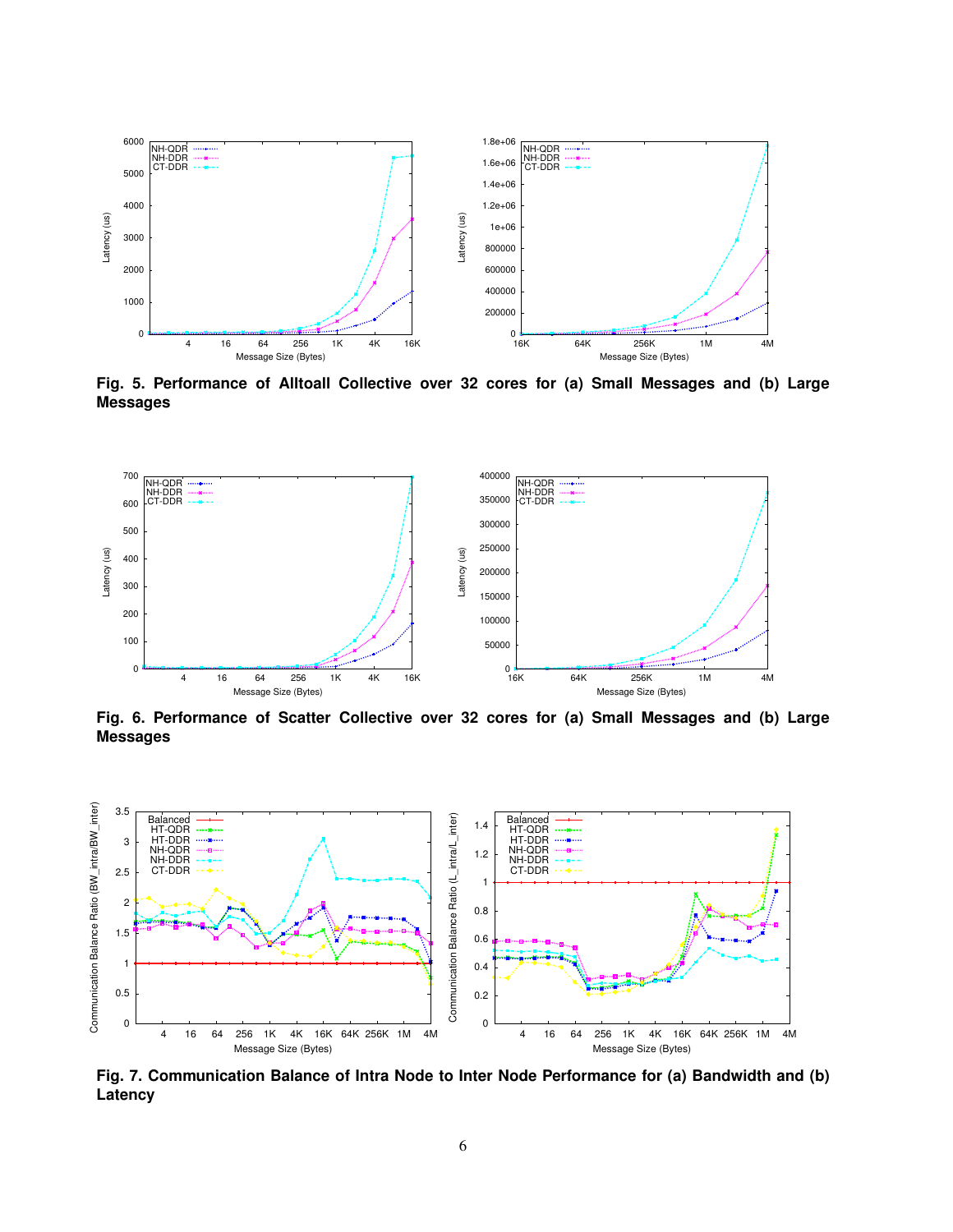

**Fig. 8. Communication Balance of Intra Node to Inter Node Performance for (a) Bi-directional Bandwidth and (b) Multi-pair Bandwidth**

Figure 8(a), for smaller messages the intra-node bidirectional bandwidth is 50% higher than that of the inter-node, however, as message sizes increase they become roughly the same. NH-QDR shows the most balanced system with having higher inter-node bandwidths to match with the increases in memory bandwidth that Nehalem brings.

The multi-pair bandwidth ratios are shown in Figure 8(b). For large message sizes NH-QDR shows a clear advantage over NH-DDR. The other configurations show a closer ratio, however, this is due to the lower intra-node communication performance that can be achieved on those systems.

### **VI. Application Level Performance Results**

In this section we show the results of the application level performance evaluation we conducted using the HPCC [13] and the NAS [14] benchmarks.

The HPCC benchmark suite is the standard benchmark used to evaluate the ranking of the top supercomputers in the world. The suite consists of seven different benchmarks designed to test various aspects of the supercomputing system.

Figures 9 (a), (b) and (c) show the performance of the HPCC Communication bandwidth and latency benchmark on 16 core systems. As expected, the Nehalem system with QDR interconnects outperforms all other systems. From Figure 9 (a), we see that the QDR enabled systems get up to 28% more Ping Pong bandwidth than the ones without the QDR interconnects. We see similar performance gains with the randomly ordered ring bandwidth, where the QDR enabled systems get up 25% better performance than systems with DDR.

In order to see how the QDR performance affects larger scale applications we ran the NAS Parallel Benchmarks (NPB) on four nodes with eight cores each. NPB is

developed at NASA and contains a set of benchmarks which are derived from the computing kernels common on Computational Fluid Dynamics (CFD) applications. Figure 10 shows the normalized performance of the various NAS Parallel Benchmarks run on 32 processes. We see performance improvement of up to 10% for the NAS - Integer Sort (IS) benchmark. Similar performance improvement is seen for the CG and FT benchmarks. The actual performance numbers for the various benchmarks are given in Table I and II.

# **VII. Related Work**

Liu, et al. [15], provided a performance evaluation of PCI-X based InfiniBand adapters versus the firstgeneration PCI-Express InfiniBand adapters. The authors in [3] showed the benefits QDR can offer over PCI-Express 2.0 gen2 interface. Other authors have done similar evaluations of high performance computing systems and interconnects in the past. Previous evaluation by Sur, et al., compared ConnectX and InfiniHost III HCAs from Mellanox and showed performance improvements for multi-core systems [16].

Authors in [17] and [18] have evaluated the InfiniPath series of InfiniBand interconnects from QLogic. In [19], the authors have demonstrated the improvement in performance that can be obtained with the then state-of-the-art Bensely platform from Intel. Our work explores how we can combine advanced computing platforms like Nehalem and the latest QDR InfiniBand interconnects to create a communication-balanced high performance computing system for next generation supercomputing clusters.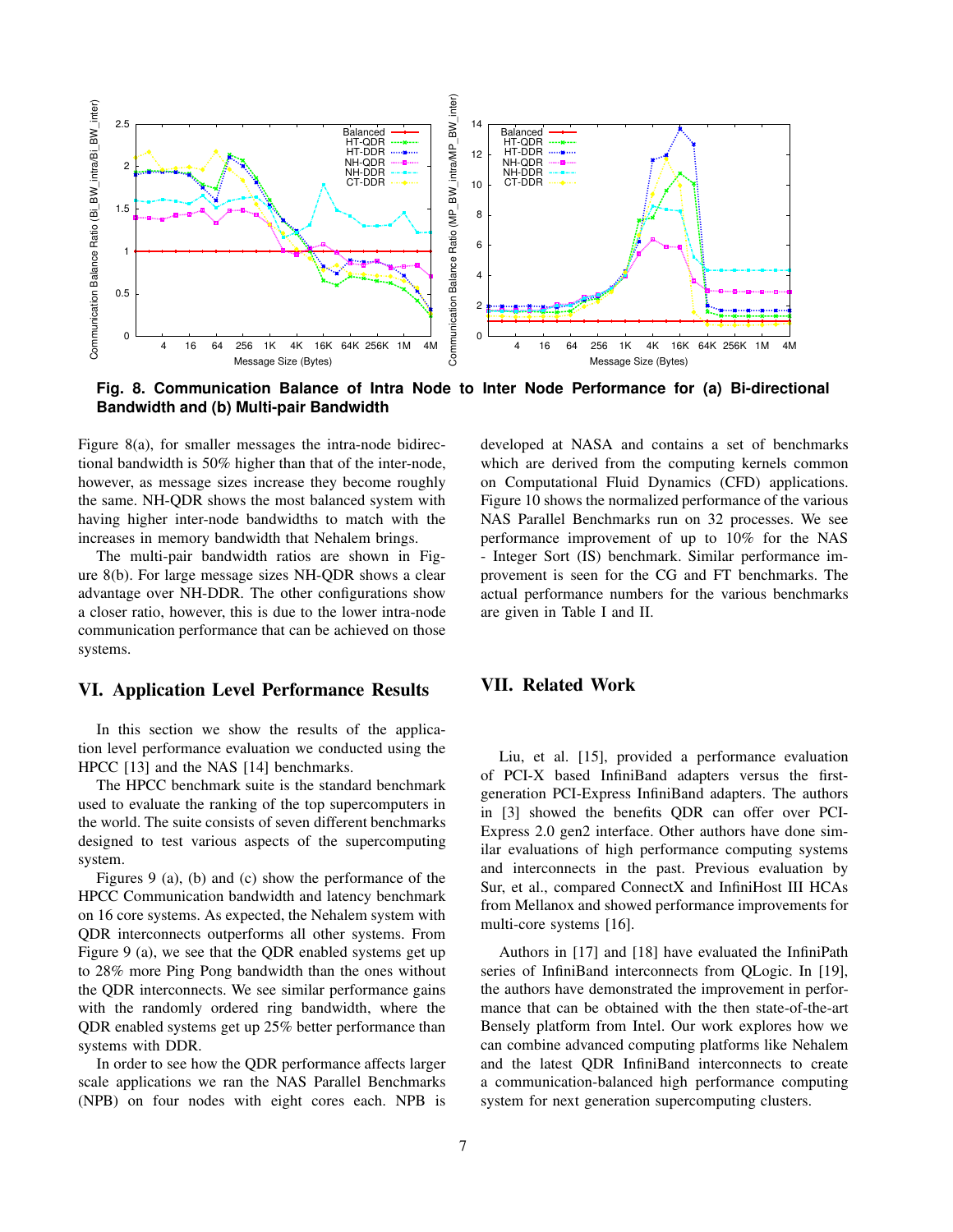

**Fig. 9. Performance of HPCC Benchmark: (a) Ping Pong Bandwidth, (b) Naturally Ordered Ring Bandwidth and (c) Randomly Ordered Ring Bandwidth**

**TABLE I. Performance (in seconds) of NAS Parallel Benchmark Suite for Class C on 32 Processes (Four nodes with eight cores each)**

| Benchmark | CT-DDR | <b>NH-DDR</b> | <b>NH ODR</b> |
|-----------|--------|---------------|---------------|
| CG        | 64.5   | 12.13         | 11.4          |
| FT        | 55     | 23.6          | 22.2          |
| <b>IS</b> | 4.4    | 1.75          |               |
| LU        | 140    | 86.8          | 86.8          |
| МG        | 31     | 8.            |               |

**TABLE II. Performance (in seconds) of NAS Parallel Benchmark Suite for Class B on 32 Processes (Four nodes with eight cores each)**

| <b>Benchmark CT-DDR</b> |      | <b>NH-DDR</b> | <b>NH ODR</b> |
|-------------------------|------|---------------|---------------|
| CG                      |      | 4.8           | 4.5           |
| FT                      | 13.7 | 5.5           | 5.1           |
| <b>IS</b>               | 0.92 | 0.41          | 0.37          |
| LU                      | 35   | 22.1          | 22.1          |
| $\overline{\text{MG}}$  |      |               |               |